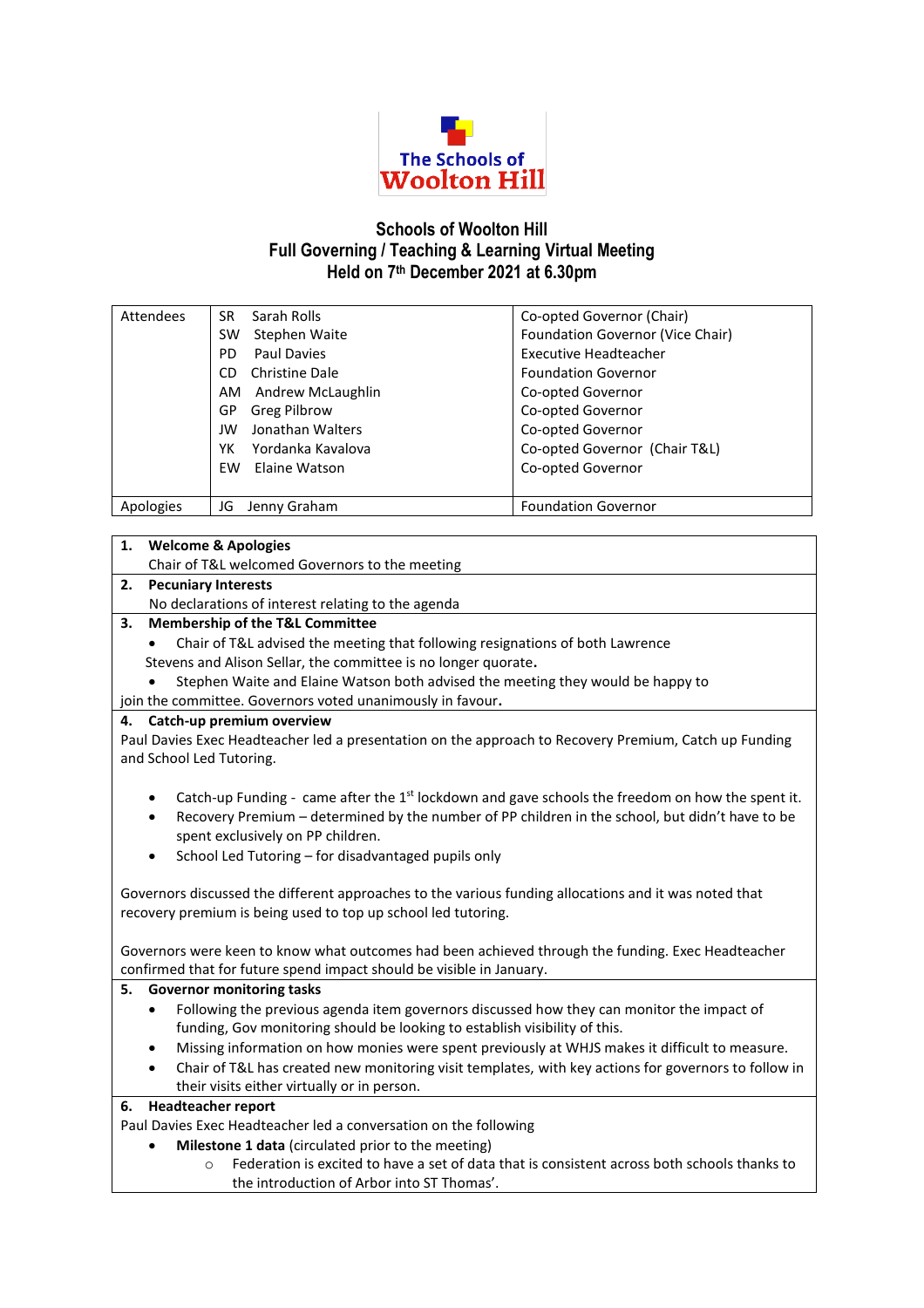- $\circ$  PD advised the meeting that the data has been moderated to ensure confidence of the results.
- o Parents will be advised of child's progress in parent's meetings. This is part of the new process for parents evening, and the first time they have received this information.
- **Key themes from the data set**
	- o Outcomes at St Thomas' are stronger than WHJS
	- o Concern that there is not enough GD in Reading
	- o Girls significantly outperform boys in WHJS
	- o Concern regarding the combined scores.
	- o PP outcomes are poor

## **Proposed solutions**

- o Intervention for PP children at both schools
- o Quality of teaching!
- o Differentiation of learning is key

Following a discussion with governors regarding the key themes that have come out of the first data set and the proposed solutions the Exec Headteacher discussed his plans for the upcoming inset day to start planning some of the activity

- **Plan for Inset Day**
	- o Strategic focus
	- o Teachers must not feel overburdened, celebrate the journey we have already been on and recognise what has been achieved.
	- o Teachers will be asked to focus on just 3 things
		- Lesson planning PD will lead on how to plan lesson and model what we expect a good lesson to look like
		- Marking PD launching new system for how work is marked and fed back to children.
		- Homework feedback? (*YK my notes aren't clear here)*

Marking and homework policies have been updated to reflect new approach and videos from teachers to parents have been created to support understanding.

Rebecca Johnson will be working as the T&L Consultant in January to support these initiatives in the classroom.

- o Governors invited to host breakfast and attend the first session
- Use time for Ofsted preparation planning

## **Subject Lead update**

- o Elaine Watson has been appointed to be Diversity Lead (also working in the Phonics working party)(PTA have funded some new phonics materials)
- o PD will cover Maths Lead until new incumbent is agreed
- **Resourcing**
	- o PD advised governors that there are currently 2 vacancies at St Thomas'
	- o Poor availability of supply staff currently
	- o No cover if sickness absence increased if Covid rate increases generally
- **Teacher wellbeing**
	- o PD advised that morale is challenging
	- o Would like to introduce 'champagne moments' to celebrate success
	- o Will introduce this on the Inset day.

o

- **Headteacher Report – dashboard**
	- o Numbers on roll WHJS (133) St Thomas' (103)
	- o Attendance WHJS (95.4%) St Thomas' (95.5) (96% threshold for desirable)
	- $\circ$  Exclusions 4 days/3 pupils
		- New process for reintroduction to school, reintegration meetings with parents, use of primary behaviour service, strategy cards
	- $\circ$  Covid levels remain fairly low, St Thomas' waiting on test results and some currently home with symptoms, which may require move to next level of covid plan.

## **7. OFSTED readiness**